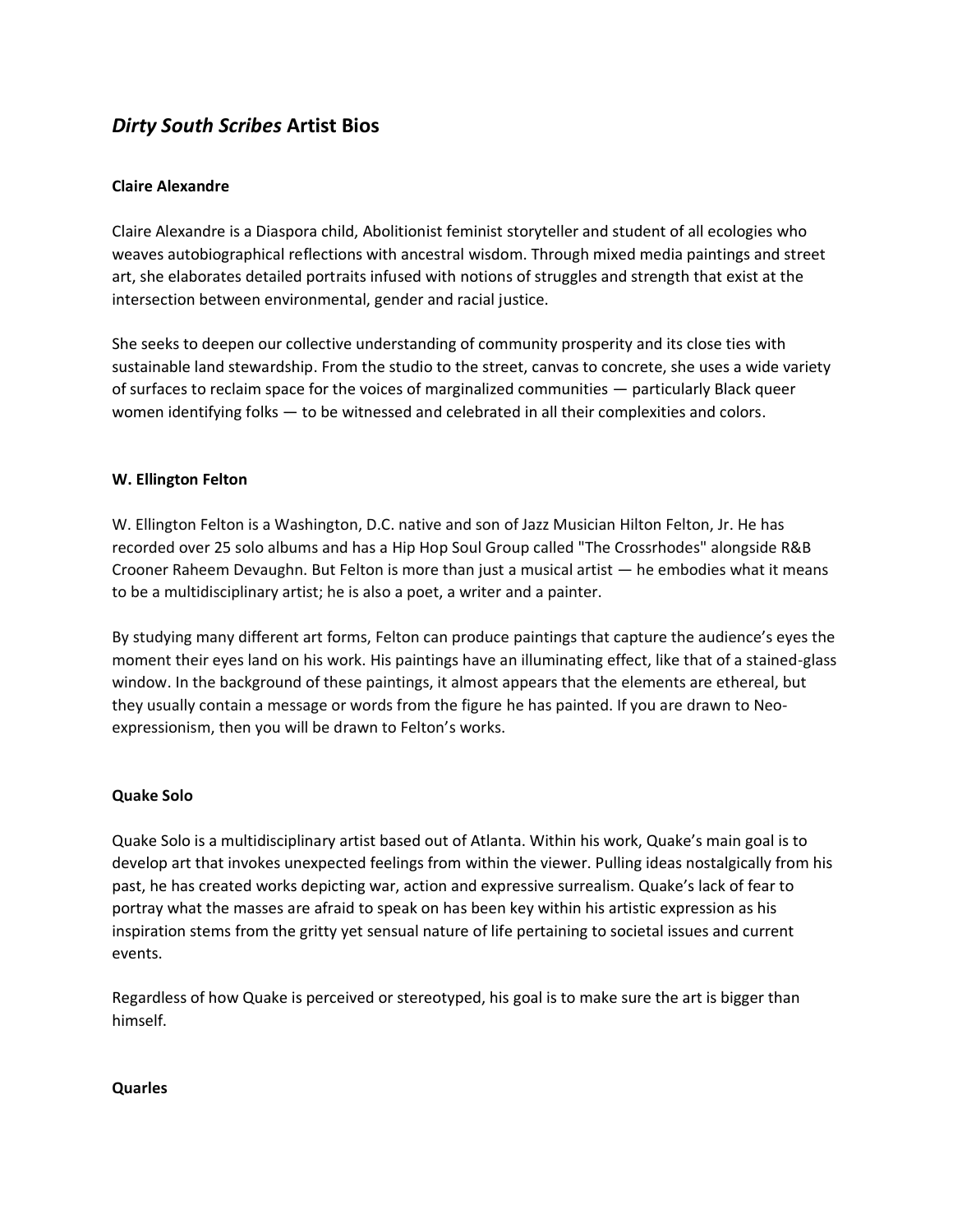Unorthodox, "contrary to what is usual, traditional or accepted; not conforming to rules, traditions or mode of conduct."

"Unorthodox is one of the words I commonly use to describe my art. I don't follow rules or traditional methods of what other artists do or have done nor do I want to."

I want people to be able to walk into a home, business, gallery or any other venue and immediately be able to recognize a Darius Quarles work of art just as they would a Dali, Matisse, Monet, Ernie Barnes or any other great.

### **Dedren Snead**

Dedren Snead is an artist, developer, creative consultant, emerging technologist and futurist from Atlanta. Dedren uses graphic novels, animation, gaming and augmented reality to build inclusive storytelling platforms in the Metaverse that perform for social good.

His futures company SUBSUME looks to close the Digital Divide between marginalized voices and cultures through inclusive shared media works that fosters technology equity and makes the transmedia experience accessible and sustainable for all.

A serial entrepreneur, Dedren's most recent project is an educational technology platform that connects K-12 and Early Career students to pathways in Creative and Technical careers through gamified projectbased learning modules and workforce development.

Dedren hosts SUBSUME SUMMIT a series of virtual and hybrid engagements centered around Afrofuturism and Speculative Fiction in comic books, games, film and art to foster growth for Black and BIPOC+ creatives a space to develop and share their expertise.

Also known for his award-nominated fantasy comic book series SORGHUM & SPEAR, Dedren created an anthology-centered saga featuring African folklore and history to highlight a world of warrior women along with other Afrofutures titles.

Dedren Snead has a Bachelor of Arts from The University of North Carolina at Chapel Hill in Global Studies and Economics and is an artist in residence at Georgia State University's Creative Media Industries Institute in 2022-2023.

#### **Jasmine Nicole Williams**

Jasmine Nicole Williams is a Black American visual artist born and raised in Atlanta. She received her BFA in Printmaking from the University of West Georgia. Her work centers on identity and personal politics where she explores her Southern, black and femme identities.